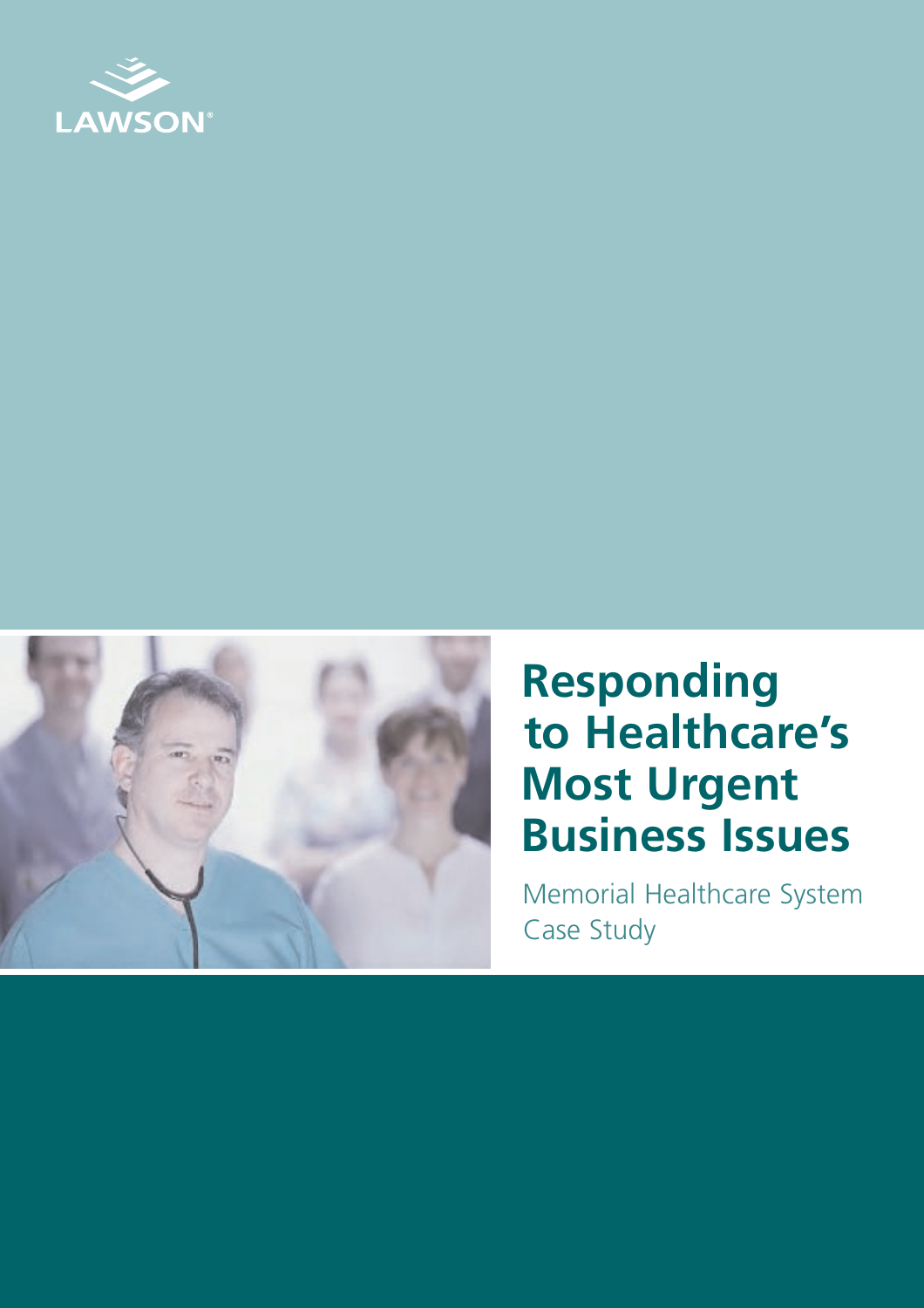## **Optimization of Key Resources Drives Cost Savings and Operational Improvements**



#### **PROVIDER PROFILE**

Since its inception 50 years ago, Memorial Healthcare System has attained prominence as one of South Florida's leading healthcare organizations. Staffed by approximately 8,000 employees, Memorial operates five hospitals and numerous other facilities, including primary care centers, same-day surgery centers, an urgent care center, home health services, fitness and rehabilitation centers, a women's health and resource center and a nursing home.

Memorial Regional Hospital, located in Hollywood, FL, is the system's flagship facility and one of Florida's largest hospitals. Memorial Regional houses Joe DiMaggio's Children's Hospital, as well as a state-of-the-art Cardiac and Vascular Institute and a cancer center that treats more patients than any other provider in Broward County.

Memorial has earned many prestigious awards, including South Florida's Best Hospitals, Quality Care Leader, Top 100 Hospitals, 100 Most Wired Hospitals (twice), Best Run Hospital, Best Nursing Staff, Best Pediatric Hospital and Best Maternity Hospital. In addition, the American Hospital Association bestowed its "Living Vision Award" upon Memorial, which was chosen from more than 5,000 hospitals to serve as the first-ever national model for improving the health of the community it serves.

#### **CHALLENGES AND OPPORTUNITIES**

#### *Homegrown System Lacks True Integration*

Despite its obvious success, Memorial faces a host of challenges that confront all healthcare organizations today: most notably, an increasing demand for services, coupled with rapidly rising costs, declining reimbursement levels and a shortage of nurses and other professionals.

To remain viable and competitive, Memorial recognized the need for significant changes in its operations. Specifically, the organization sought to standardize business processes across the system, more effectively manage its resources (supplies, workforce and finances) and pull together information from every corner of the enterprise in a way that would lead to better decision-making and reduced operating costs.

For 20 years, Memorial relied on a homegrown, mainframebased computing environment — which lacked the functionality and sophistication essential for a complex healthcare organization to remain competitive.

Above all, Memorial desired a new system that would link functional areas, including Supply Chain, Finance and Human Resources, as well as the organization's 14 entities without the need for costly integration projects or vendor interfaces and without a heavy dependence on IT staff. For departments and users throughout the organization, this system would bring much needed automation and streamlining to administrative tasks, while allowing decision makers — under growing pressure from payers and regulators — access to relevant, real-time information.

#### *Special Opportunities for Core Departments*

Memorial's vision for a new Enterprise Resource Optimization (ERO) system held particularly positive implications for three core departments: Supply Chain Management, Finance and Human Resources. For starters, it would effectively address the question: *How do we keep pace with rapid organizational growth adding 2,000 employees during one three-year period, for example — without corresponding increases in staff size?*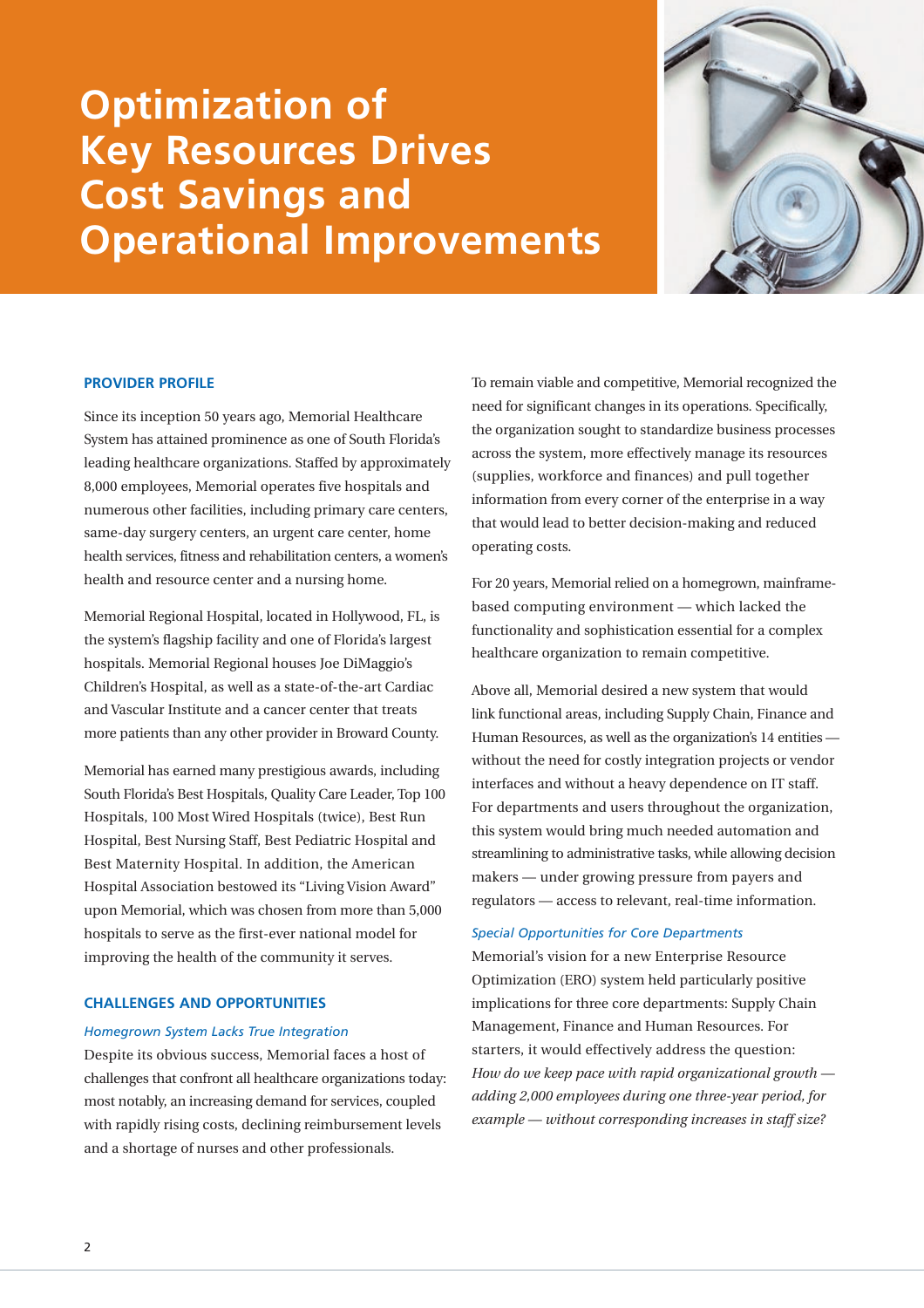In addition, each of the departments identified its own set of opportunities for improvement, including:

#### **Supply Chain Management:**

- Reduce overall supply costs (supply chain costs are the organization's second largest expense after payroll and benefits)
- Consolidate the vendor base and standardize product selection
- Streamline cumbersome paper-based requisition processes
- $\blacksquare$  Be able to quickly look up usage history for trending purposes
- **Enhance service to internal customers**
- $\blacksquare$  Establish efficient EDI invoicing with a larger universe of vendors

#### **Financial Management:**

- Enable users to create robust, detailed financial reports with less effort
- $\blacksquare$  Be able to quickly distribute electronic reports to decision-makers
- $\blacksquare$  Ensure that everyone is viewing and working with the same metrics
- Accelerate monthly book closings while maintaining a high degree of accuracy
- $\blacksquare$  Track construction project costs with greater efficiency, less manual entry and a reduced potential for error

#### **Human Resources Management:**

- Automate key processes, such as initiating payroll deductions when an employee enrolls in a benefit
- $\blacksquare$  Free HR staff to focus on more strategic activities by allowing employees to manage their own information and benefits portfolio
- Make it easier and faster for managers to locate information about their direct reports
- Accelerate the process of identifying, analyzing and resolving personnel issues

#### **REALIZED VALUE, SUPPORTED BY LAWSON**

After a careful evaluation process, Memorial Healthcare System chose to address these challenges with the assistance of Lawson's ERO solutions for healthcare, including Supply Chain Management, Financials and Human Resources. "We chose Lawson® because their product was superior to the competition, specifically the total integration their applications provide," states Director of Information Technology Administration, Dennis Miller. "When you have a continuum of activities that are all integrated between facilities, everyone reaps the benefits."

#### **Realized Value**

Memorial Healthcare System has documented

- 
- 
- 
- 
- 
- 
- 
- **Eliminating labor-intensive paper preparation** and distribution through electronic
- the 20th
- Automatically starting or stopping payroll
- 
- 

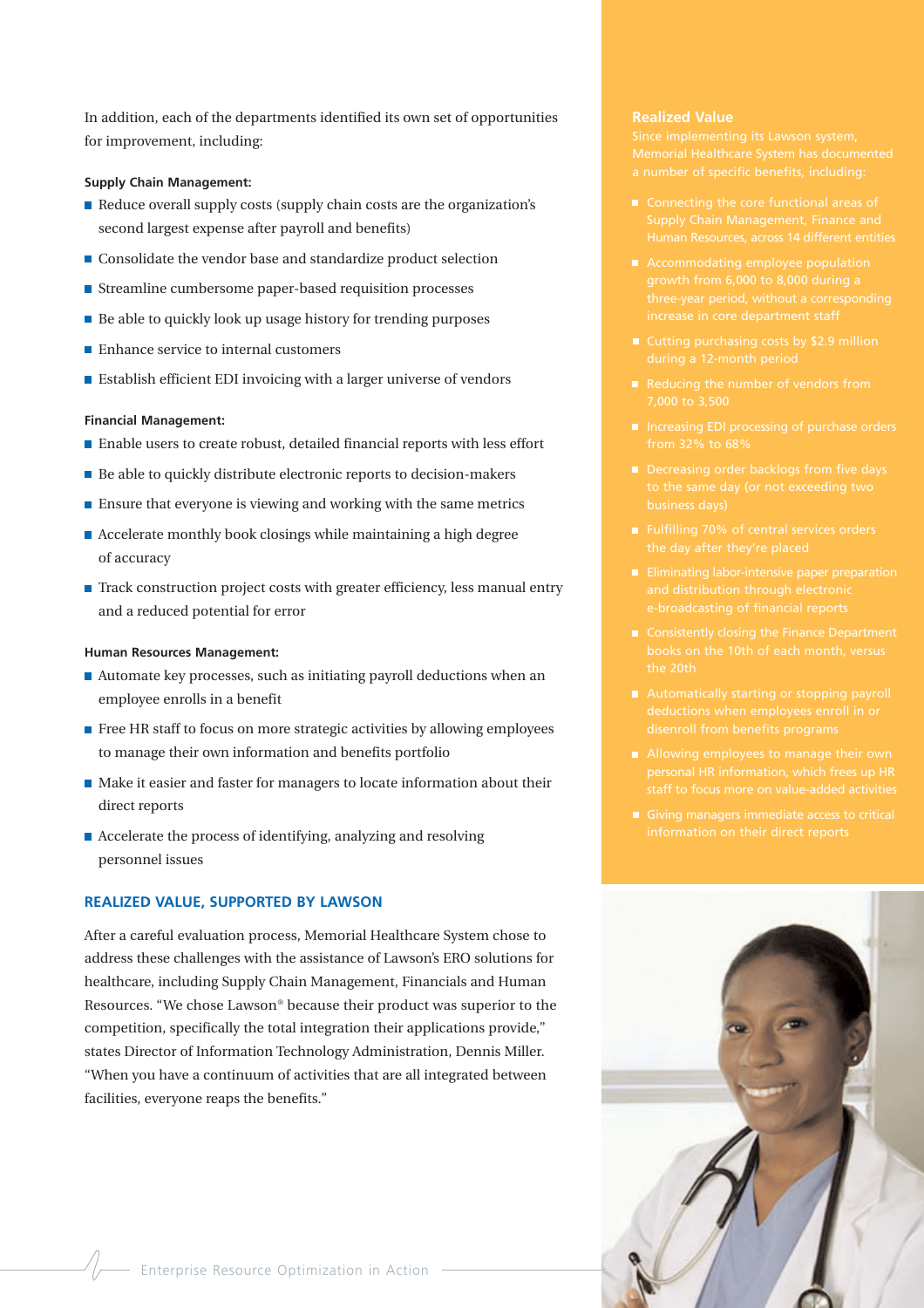#### *Supply Chain Management: Better Purchasing Equals Better Care*

With the help of Lawson Supply Chain, Memorial eliminated half of its vendor base, going from 7,000 suppliers before integration to 3,500 today. "The challenge today is patient safety and quality of care," says Miller. "What we're doing in the standardization of supplies and vendors in the med-surg supply arena should promote safer, better care. When your staff is using the same item more often, they're going to be more consistent in its use."

Memorial's Director of Purchasing Barbara Pakan agrees, pointing out that standardization makes it easier to avoid redundant purchasing and buying similar products from two or more vendors. "With our mainframe system, it was difficult to know if we were using the right product or whether we were getting the same price for that product throughout the enterprise. Having everything in the system has eliminated a lot of unnecessary purchases and other inefficiencies."

### "We chose Lawson® because their product was superior to the competition."

#### **Dennis Miller**

Director of Information Technology Administration, Memorial Healthcare System

#### **Time-Saving User Requisitions**

For 1,000-plus end users, the ordering process could hardly be easier or faster. At their desktop PCs or centrally located kiosks, internal customers simply enter the item number and quantity into order templates, which are customized to the individual and authorization level. Special orders are accommodated with free-text capabilities. The Lawson system does the rest, routing the requisition, if required, and creating an electronic purchase order that routes through the Purchasing Department, where it is automatically sent to the appropriate vendor.

"The system breaks out thousands of line item orders a day, groups them and sends them to a vendor. At the end of the month, the expense for each item is posted to the financial system and to the appropriate departmental budget," explains Hugo DelGesso, director of Supply Chain Management. "When an item is received, the system automatically records it as a satisfied purchase order. This information is available to our Accounts Payable department so they can perform a three-way match when the invoice is entered."

These automated requisition and purchase order processes have produced real dollar savings for the organization: While purchase order throughput has increased by 38%, Memorial has maintained the same number of fulltime equivalencies. "If we had not been automated, we would have had to carry a larger staff, which would have been another expense for the system," asserts Pakan.

Memorial is also extending cost savings to its vendor relationships. Currently, about 68% of the organization's 349,000 annual purchase orders are processed through EDI, compared with only 32% prior to system implementation. The Purchasing Department is working continuously and aggressively to boost this percentage because, as Miller puts it, "there is a lot of efficiency to be gained there."

#### **Support for Just-in-Time Inventory Practices**

Reducing inventory and its associated costs has become a top priority for many healthcare organizations. It's no different at Memorial, where central supply inventory days have been reduced from five to two, and order backlogs have decreased from five days to the same day, not to exceed two business days. Currently, an impressive 70% of all orders are fulfilled on a next-day basis.

Plus, Lawson Supply Chain offers automatic replenishment of supplies, which further minimizes the level of inventory investment in each area. As soon as a commonly used item falls below a specified level, the system automatically generates a requisition or purchase order and then electronically transmits it to central supply or a vendor. This helps instill confidence in clinicians that the right supplies will be available when they're needed.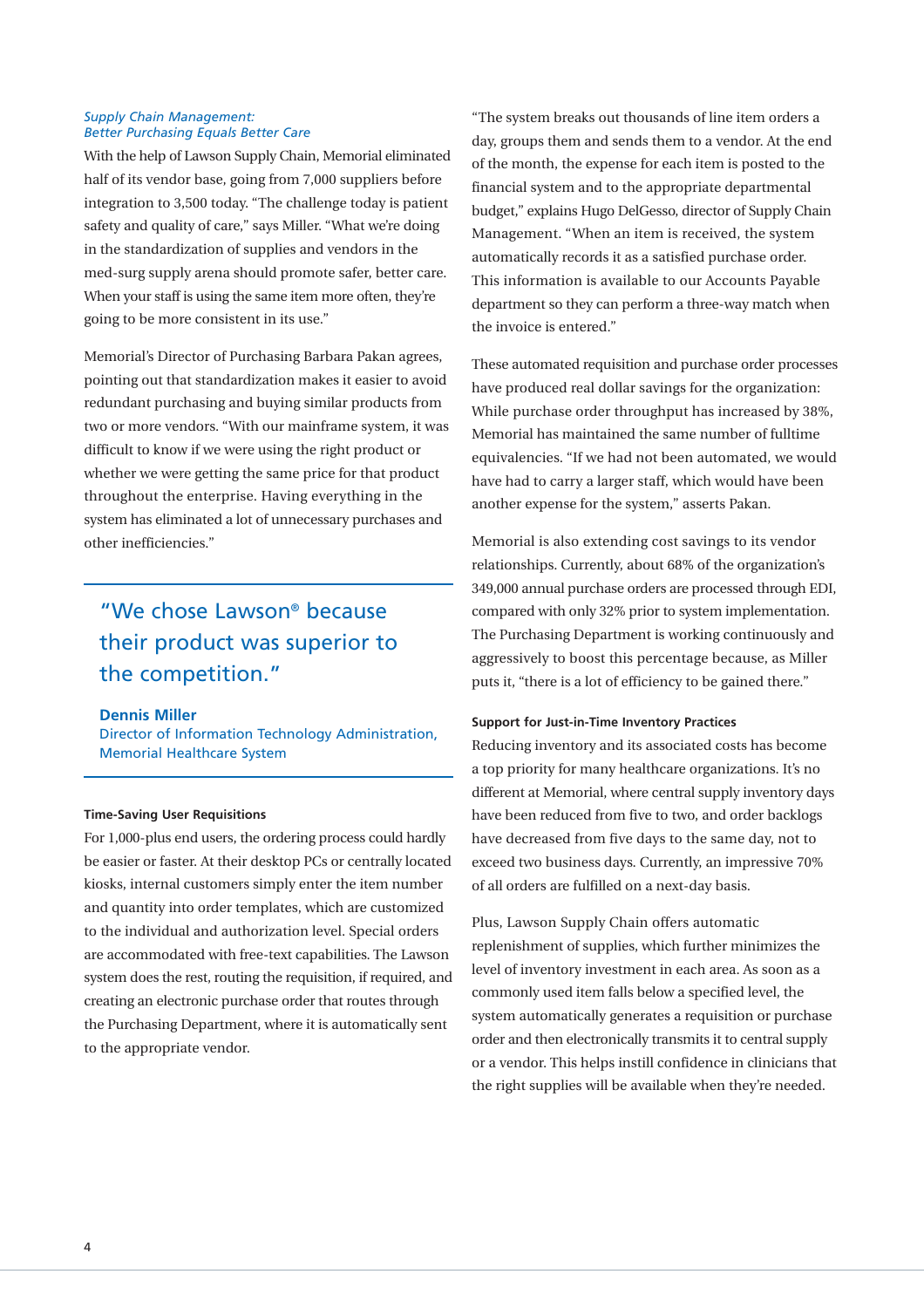#### *Financial Management: Driving Strong Bottom-Line Performance*

Memorial's old mainframe computing environment meant that financial analysts, department managers and executives had to work through the IT department whenever they needed to enter or access critical financial information.

"Even posting an entry was a batch process which occurred at night, and we couldn't see the results until the next day," explains Veronica Budwig, manager of Financial Systems. "Lawson has enabled our department to perform tasks like writing reports and making design changes to a module without having to go through IT."

Thanks to the system's ease of use and flexibility, the process of capturing, consolidating, disseminating and analyzing financial information has become a highly decentralized process, according to Budwig. She cites the distribution of reports as a prime case in point.

"Twice a month, the Finance Department used to print out boxes and boxes of reports, then sort and distribute them to approximately 300 managers via interoffice mail. It took a couple of people two days every time we did this. Now, with Lawson e-Broadcast, in a matter of minutes we can 'burst' these reports electronically to individuals, and the information is tailored to their departments. They can view the reports online or print them out, if they choose."

Of course, none of this streamlined dissemination would be possible in an organization where information exists in scattered islands across the healthcare enterprise — multiple, often conflicting versions of the same statistics. The system's integration means that everyone is looking at the same set of metrics.

"When a number is reported," says Budwig, "it comes from one place, it's reliable and people can get to it easily. Our people don't have to know a particular system or have a buddy in IT!"

#### **Analytics Support Organizational Growth and Success**

The ability to efficiently pull together and share information is only part of the formula for success, according to Budwig. She credits Lawson with helping Memorial "jumpstart" its analysis services — making sense of the numbers in a way that permits managers and executives to move quickly and decisively on critical issues.

Although it's difficult to quantify, Budwig believes that the availability of high-quality financial information has had a substantial positive impact on Memorial's growth and success in a difficult industry. "Our efforts to get the right information to the right people at the right time have made a strong contribution to our decision-making processes."

#### **Vendor Suppliers**

Memorial eliminated half of its vendor base, going from 7,000 suppliers before integration to 3,500 today.



#### **Annual Purchase Orders Processed Through EDI**



\**Percentages based on 349,000 annual purchase orders.*

Enterprise Resource Optimization in Action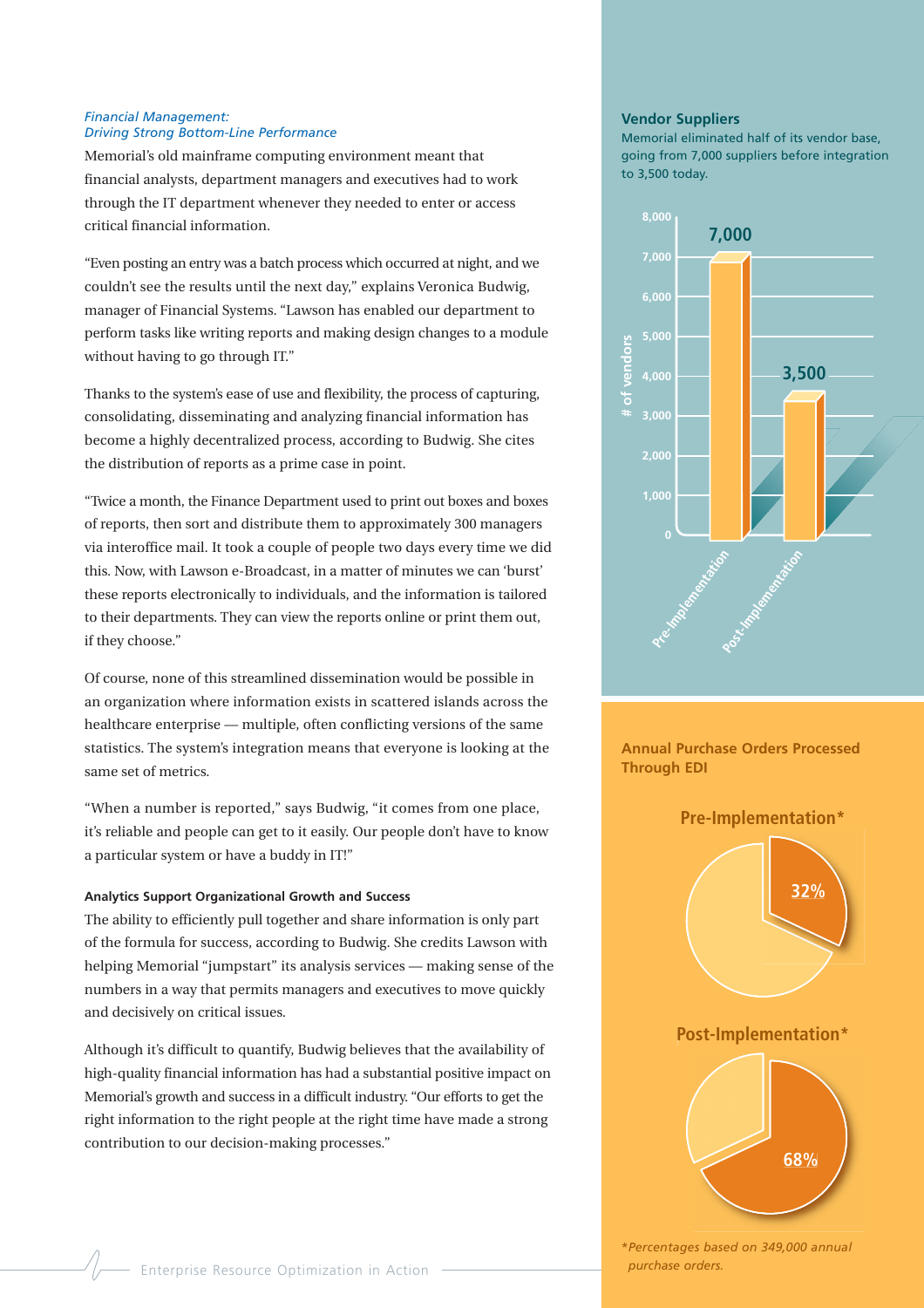#### **Improved Financial Control at Multiple Levels**

Budwig points out that Memorial has benefited from Lawson Financial solutions in a number of other noteworthy ways. For example:

- With General Ledger, the Finance Department is now consistently closing its books on the 10th of each month, versus the 20th previously. Because financial analysts have much more information at their disposal, more quickly than ever, they're able to ask the right questions, resolve variances and get explanations on a more timely basis.
- **Project and Activity Accounting has greatly simplified the** tracking of expenditures for Memorial's construction projects from inception through completion, while eliminating redundant data entry and reducing the potential for data error. Previously, staff had to extract data from a general ledger account, determine which project the costs should be assigned to and then post the amount to a spreadsheet.
- Lawson Microsoft<sup>®</sup> Add-ins, which Budwig characterizes as a "very exciting tool," allows staff to query the Lawson database using Microsoft Excel, with which they're already familiar, putting them in a position "to answer their own questions and solve business issues."

#### *Human Resources Management: Accomplishing More Through Automation and Integration*

In the typical healthcare organization, a 25% spike in the employee population would almost certainly dictate a substantial increase in Human Resources staffing. After all, there are myriad processes and tasks connected to the management of a workforce, from enrolling in benefits to managing participation in retirement plans.

At Memorial, however, large and precipitous employee growth has been readily accommodated while central HR staffing has remained virtually constant. It almost goes without saying that this phenomenon, which HR Director Ed Werner attributes to automation and integration, saves the organization untold thousands of dollars every year.

#### **'Hands-off' Benefits Administration and Payroll Processes**

In HR management, one action usually prompts another action. For instance, when an employee enrolls (or disenrolls) in a benefit, the employee's payroll deduction must be modified to reflect the change. With Memorial's previous, non-integrated processes, these steps — repeated over thousands of employees and a continuously changing stream of benefits — were performed manually.

Today benefits administration is highly automated. Based on specific eligibility criteria, each new hire triggers the notification and enrollment process, including payroll deductions setup. Memorial is able to customize the automation rules designating which employees are eligible for which benefits.

"With nearly 75% of our employees eligible for benefits, the system allows us to automatically enroll and disenroll people from benefits," says Werner.

If an event occurs affecting an employee's eligibility, the system automatically completes any necessary benefits changes. Lawson Human Resources is fully integrated with Lawson Payroll and Financials, so that deductions will automatically start or stop when an enrollment change goes into effect.

"We literally cut a huge step out of the process," states Werner. "There was a tremendous amount of paperwork flow in our benefits area with memoranda that had to be sent over to payroll. This is something we don't have to do anymore."

#### **Delegation of Routine HR Management Tasks Through Self-Service**

A second primary contributor to Memorial's HR management efficiency is the organization-wide deployment of employee and manager information centers. Both are built atop Lawson Employee and Manager Self-Service applications.

"Self-service lets employees take ownership of personal information," says Werner. "This reduces time spent on routine administrative tasks and enables HR staff to focus more on activities that bring strategic value to the organization."

The manager information center streamlines a wide range of activities. In just minutes, managers can track critical information about their direct reports — everything from salaries and accrued vacation time to credentialing and training status.

With Memorial's recent upgrade to the latest version of the Lawson Portal, adds Werner, the employee and manager information centers have become even easier and more efficient to use. "It's a much smoother process switching between functions. The user interface is much cleaner looking, and it takes fewer clicks to navigate in and out of the various self-service tools."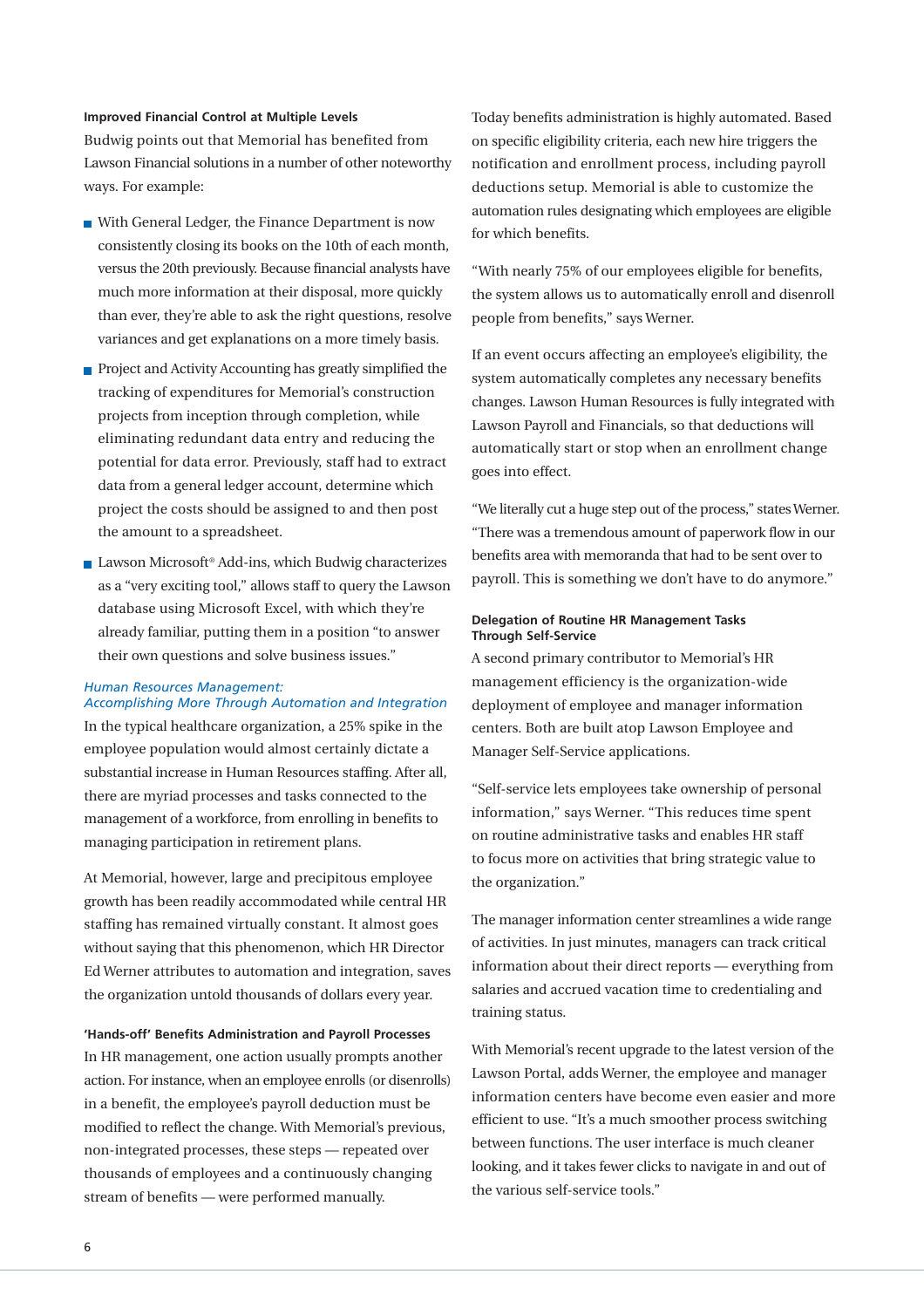**The ready availability of business intelligence is one of the biggest advantages of Memorial's Lawson system.**



#### *Cross-Functional Efficiencies and Information Sharing*

At Memorial, integration, standardization and process automation cross functional areas — delivering previously unattainable benefits.

#### **The Everyday Benefits of Application Integration**

Without exception, every Memorial executive or manager interviewed for this case study talked about the value of integration within the system, as well as the fundamental openness that allows Lawson solutions to share information with non-Lawson applications.

A prime example of this: Items ordered through Lawson Supply Chain and then received in the system are logged in Lawson General Ledger, eliminating the need for manual data entry. The information also populates an inventory account, which allows the Finance Department to conduct daily monitoring and analysis of purchases along with on-hand investment. "This integrated system gives us additional tools that further reduce our dollar investment," says DelGesso.

Thanks to this integration, Memorial's financial managers can easily glean financial data from supply chain activities and then "slice and dice" the information any way they want. For example, they can see which products come from a particular vendor or which departments exceeded their purchasing budgets by a specific amount.

#### **An Unprecedented Level of Business Intelligence**

The ready availability of business intelligence — real-time, enterprise-wide, collaborative, flexible and secure — is one of the biggest advantages of Memorial's Lawson system. In the area of supply chain management, for example, it allows Procurement specialists to understand what individuals are ordering and how these items are being used. They can quickly analyze the entire portfolio of products in the organization's database, track inefficiencies and identify redundancies.

"We can now look at more intricate purchasing behaviors," says DelGesso. "Are our contract prices going up or down? What trends can we find? Are we using more pacemakers? How much have the prices changed? Who are the vendors? Some of the nuances we couldn't capture before, we can see today."

Tailor-made reports on item usage and price variances provide Memorial supply chain managers with the pricing and volume information they need to negotiate better vendor contracts. In addition, because the information comes to them in real-time, they are able to respond more quickly and effectively to changing market trends.

According to Budwig, managers in every facility receive the financial information they need, at precisely the right level of detail to run their departments with the utmost efficiency. "They're in control of this information, because they're the ones who are accountable for the performance of their departments."